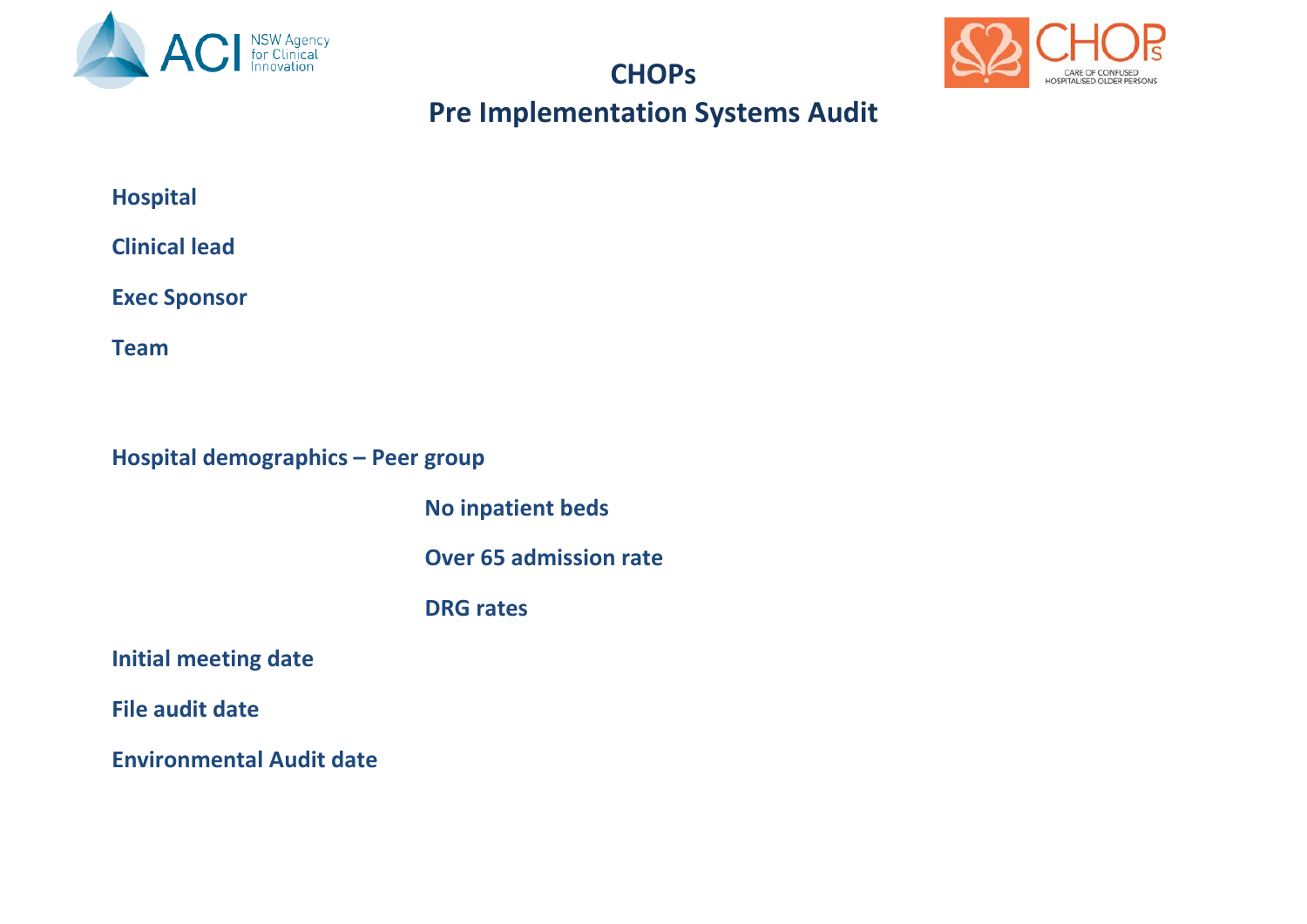



#### **CHOPs**

# **Pre Implementation Systems Audit**

| <b>Element</b>      | Level          | <b>Measure</b>                                                                                                                         | đ<br>hospital<br>$\overline{\mathbb{F}}$ -<br>Yes | ৳<br>hospital<br>Some | None of<br>hospital | <b>Comment</b>       |
|---------------------|----------------|----------------------------------------------------------------------------------------------------------------------------------------|---------------------------------------------------|-----------------------|---------------------|----------------------|
| COGNITIVE SCREENING | System         | Cognitive screening tool is available for staff<br>Name of tool(s) ____________________                                                |                                                   |                       |                     |                      |
|                     | <b>Patient</b> | Policy that Older people aged 65 years and over who<br>have received cognitive screening on admission or<br>within 24 hours            |                                                   |                       |                     |                      |
|                     | <b>Staff</b>   | Staff identified by hospital as responsible for screening<br>are trained in administering and interpretation of<br>cognitive screening |                                                   |                       |                     |                      |
| DELIRIUM RISK       | System         | Delirium Risk Assessment Tool (DRAT) tool in place                                                                                     |                                                   |                       |                     |                      |
|                     |                | Evidence of Standardised process for identification<br>and management of risk                                                          |                                                   |                       |                     |                      |
|                     | <b>Patient</b> | Delirium risk assessed, documented and prevention<br>strategies in place                                                               | N/A                                               | N/A                   | N/A                 | Medical record audit |
|                     | <b>Staff</b>   | Staff aware of delirium risk and prevention strategies                                                                                 | N/A                                               | N/A                   | N/A                 |                      |
|                     | System         | Cognitive assessment Method (CAM) tool available                                                                                       |                                                   |                       |                     |                      |
| ASSESSMENT          |                | Comprehensive assessment process in place including<br>referral for dementia assessment if necessary                                   |                                                   |                       |                     |                      |
|                     | <b>Patient</b> | Dementia and delirium documented and appropriately<br>coded                                                                            | N/A                                               | N/A                   | N/A                 |                      |
|                     | Carer          | Process in place for carer consultation regarding<br>patient prior history                                                             |                                                   |                       |                     |                      |
|                     |                | Process in place for carers needs to be assessed                                                                                       |                                                   |                       |                     |                      |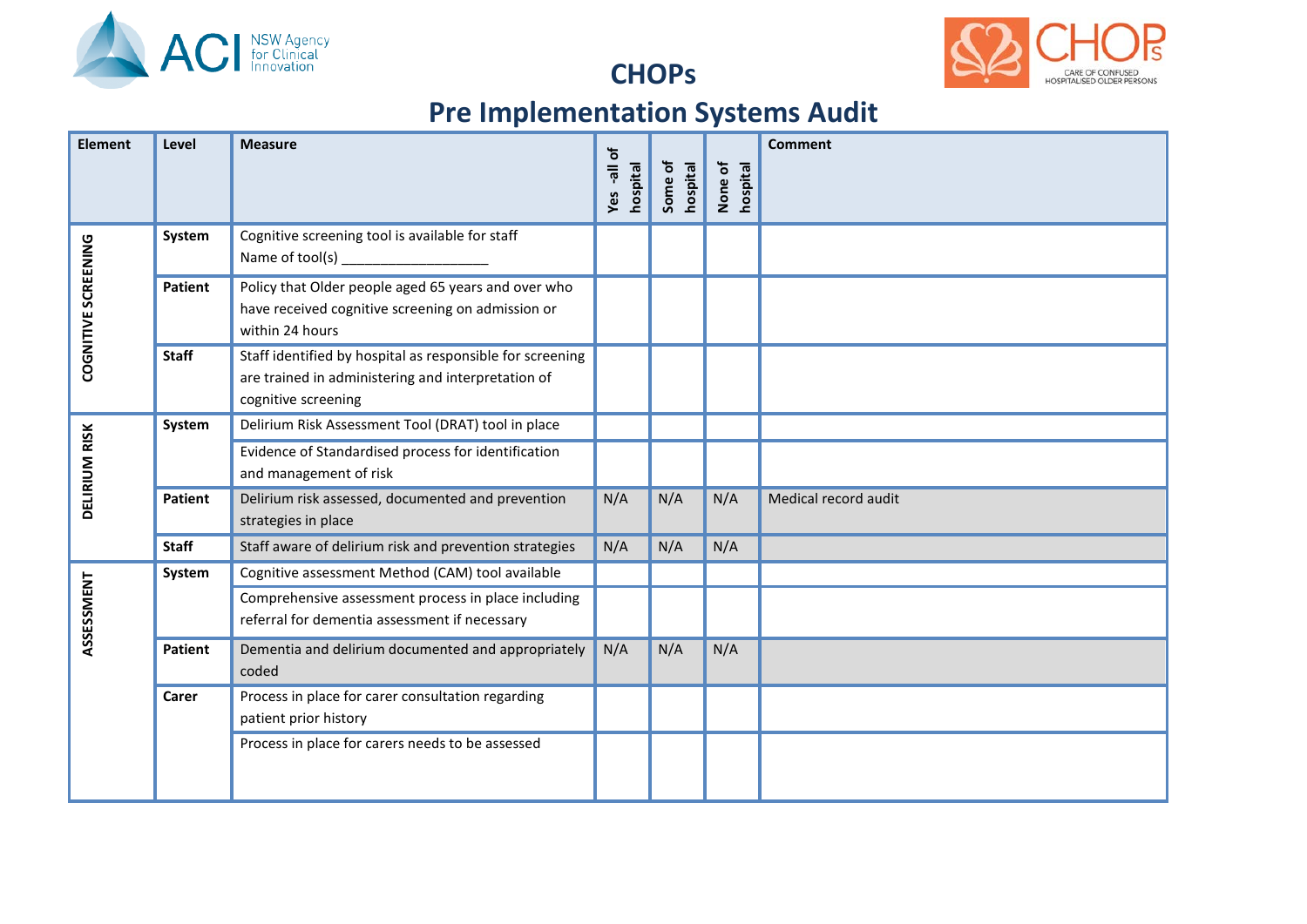

**CHOPs**



# **Pre Implementation Systems Audit**

| <b>Element</b> | Level        | <b>Measure</b>                                                                                                  | ᄛ<br>Yes<br>$\mathbf{r}$ | ቴ<br>hospital<br>Some | None of<br>hospital | <b>Comment</b> |
|----------------|--------------|-----------------------------------------------------------------------------------------------------------------|--------------------------|-----------------------|---------------------|----------------|
| MANAGEMENT     | System       | Policies, procedures, guidelines referral pathways and<br>/or protocols in place                                |                          |                       |                     |                |
|                | Patient      | Process in place to measure number of ward moves<br>for patients                                                |                          |                       |                     |                |
|                |              | Process in place to measure use of antipsychotics                                                               |                          |                       |                     |                |
|                |              | Process in place to measure complication rates - falls,<br>pressure injury                                      |                          |                       |                     |                |
|                |              | Process in place to measure Length of stay, mortality                                                           |                          |                       |                     |                |
|                | Carer        | Process in place to measure that carer informed of<br>their role in management                                  |                          |                       |                     |                |
|                |              | Process in place to measure that carer involved in the<br>development of a management plan                      |                          |                       |                     |                |
|                | <b>Staff</b> | Appropriate referrals to specialist services for<br>confusion and underlying causes<br>Staff knowledge increase |                          |                       |                     |                |
| COMMUNICATION  | System       | "Get to know you" system developed and promoted                                                                 |                          |                       |                     |                |
|                |              | Process to communicate information with patients,<br>carers and staff                                           |                          |                       |                     |                |
|                |              | Clinical handover includes cognitive status and any<br>recent changes in cognition                              |                          |                       |                     |                |
|                | Carer        | Process in place to measure carer satisfaction with<br>consultation about person care                           |                          |                       |                     |                |
|                |              | Process in place to measure that staff listen to carers                                                         |                          |                       |                     |                |
|                |              | Process in place to measure that carers receive<br>education                                                    |                          |                       |                     |                |